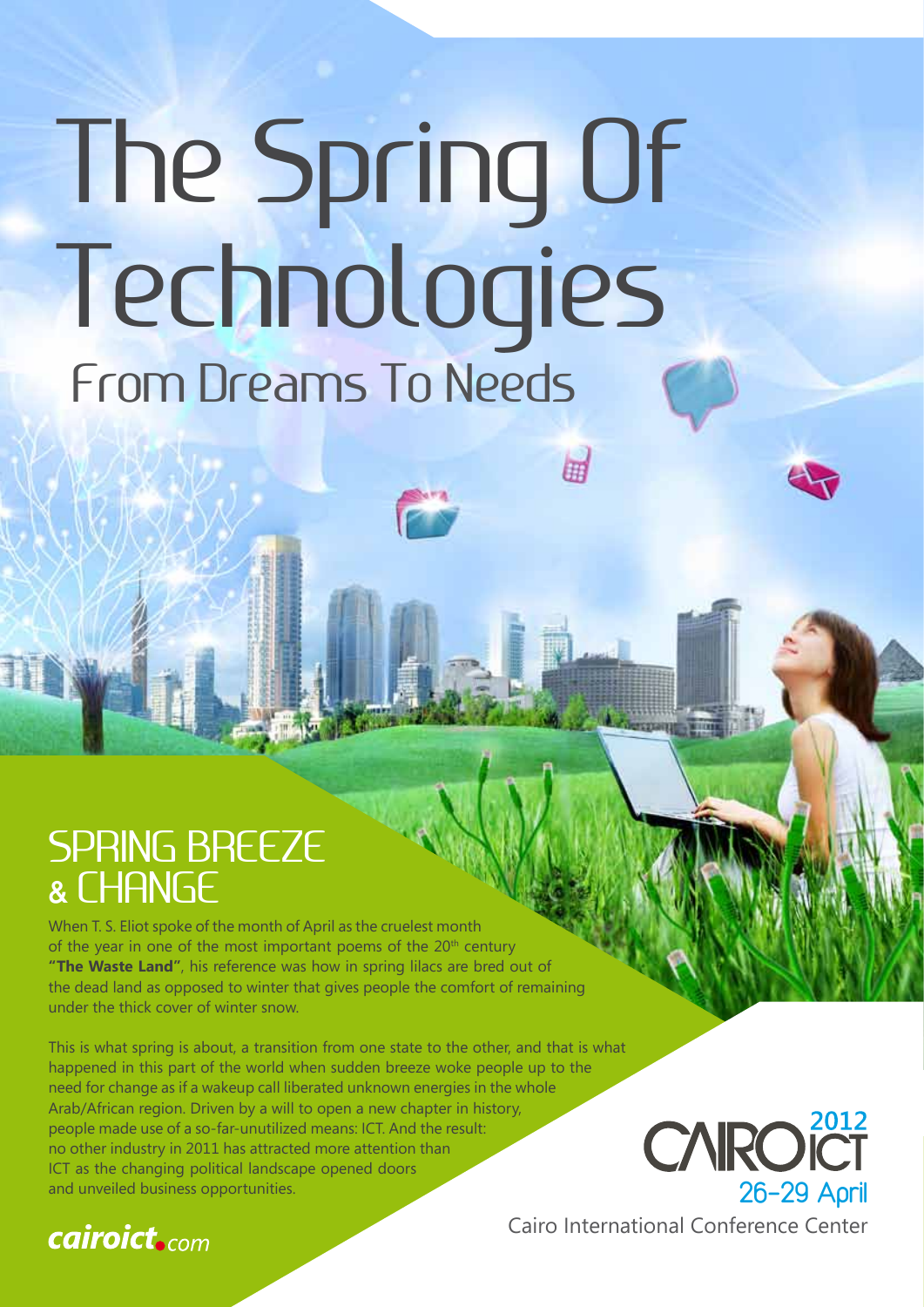# Why Egypt?

To exhibit in Cairo ICT, obviously in Egypt, speaks enough of the local market of the country you are exhibiting in. From a population nearing 90 million to 73.87 million mobile subscribers and from 24.15 internet users to 90.32% annual growth rate of mobile internet users. You are speaking of the largest content creation country in the Middle East and Africa. But if you are wondering about post revolution Egypt, against all odds international business monitoring entities are predicting a 4% GDP growth. Egypt is taking a very progressive approach towards ICT, on the government, business and popular levels.



# Regional Dimension

If Cairo ICT had gone regional in the past fifteen years, then on a scale of 1 to 10 it is moving straight to ten in 2012, as Egypt is becoming more and more of a destination and even more the stretched arms to African countries and the Arab World, which are core re-

gions for both the government and private sector. Creating opportunities in a region which is yet undiscovered or at best unfathomed will bring opportunities for our sponsors, exhibitors and event visitors. Opportunities to network with a large number of executives from different parts of Africa and the Middle East could not be matched in any other event around the world. However, the region we are discussing is is full of challenges that nevertheless contain opportunities within them.

Joining hands with international organizations seeking to push forward ICT in this part of the world and others that are seeking the promotion of electronic content and mobile applications to millions of people around the globe brings along mind-boggling vistas that can be easily opened at Cairo ICT.

### **Perfect Timing**

Taking place on April 26 – 29 at the Cairo International Conference Centre, Cairo ICT 2012 organizers could not have selected a better timing to hold the event, as it coincides with the settlement of political and social matters in Egypt, the opening up for building in Arab Spring countries and the rise of interest in development in the Arab/African world. The event also takes place two weeks after Easter holidays in the West, allowing for more involvement from European and American partners, while the timing is also perfect for exhibitors and visitors from Asia.



AdFOX **ACT** Afrique Telecom Ajyal Information System AL - Kharafi Group Al Borsagiya Al Mal

ALAM Rakamy Alcatel Lucent Enterprise Alkan CIT Alo Masr Am Cham Amwal Al Ghad Aptec

Arab Business Machine (ABM) Arabhardware Avaya Avaya (Mantrac) Banque Misr Bee Beijing Ecom

Belconn **BinaryWaves** Brother C&CC Cable Depot FZCO Circuit Holding Cisco Systems

Ciw-magazine Coface Egypt Crédit Agricole Egypt DCS Telecom DCS Telecom Dell (Mantrac) Delta Engineering Systems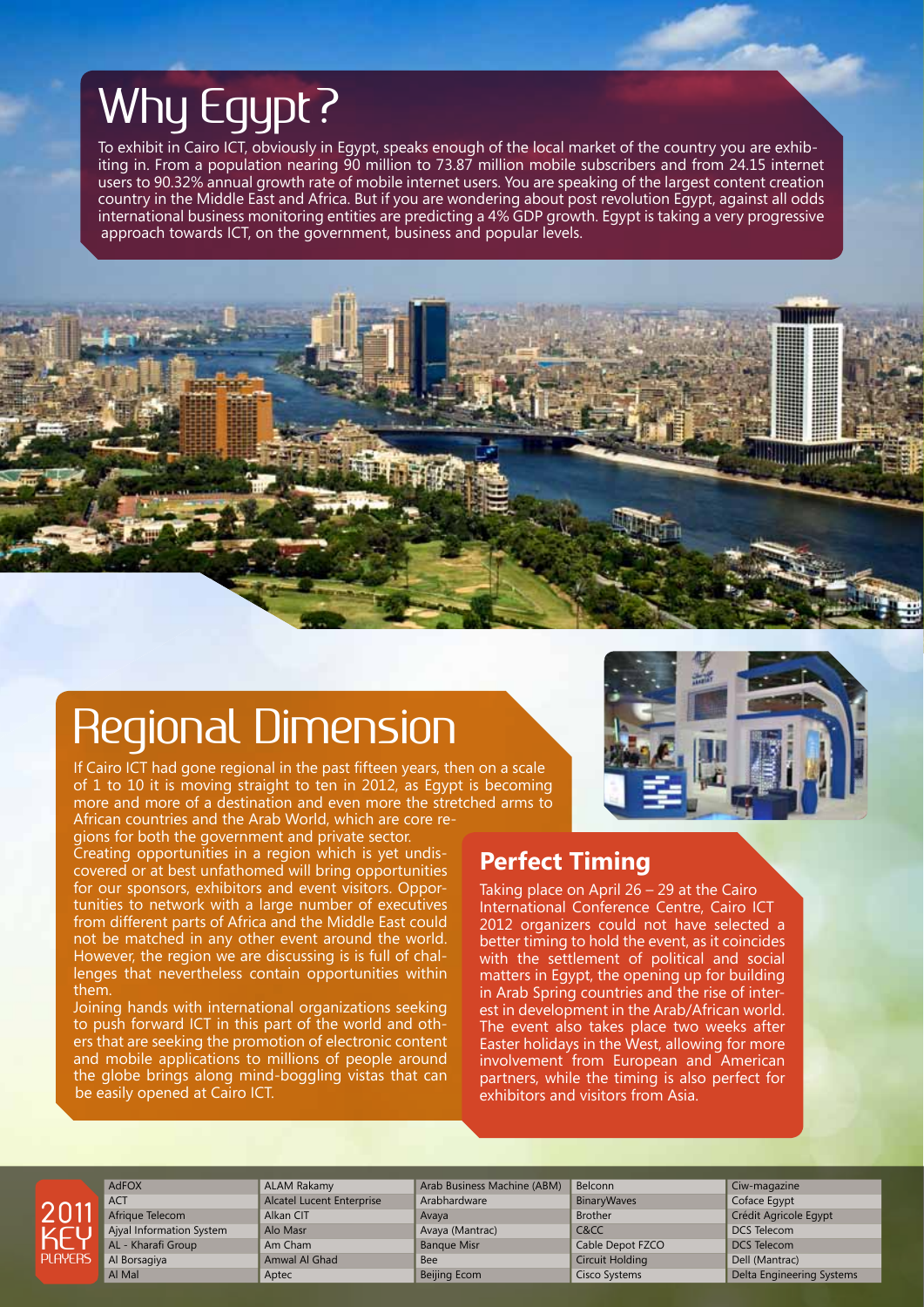### **CAROCT**

# Telecom Summit

Cairo ICT has always had the telecom focus along the past 15 years. Operators and vendors alike have always considered the event to be the home of telecommunication. Most of the networks chose Cairo ICT for major announcements and launches and so did the Egyptian government.

But the telecom industry within the whole region is facing new challenges that force it to become more competitive as the spending pattern of consumers is changing dramatically and new platforms and services are dominating the spectrum.

Operators, carriers and regulators accordingly need to engage into more in-depth and serious discussions on how the rules are changing; carriers need to expose themselves in the new era as new means of monetizing band width while demand is being probed; operators among themselves need to identify new revenue opportunities in markets that are redirecting themselves under consumer pressure to content delivery rather than simple voice connectivity; service providers and apps providers also need to engage in the discussion as their request for a shift in ideology by operators, leading to a change in technology and hence more spending, requires more convincing methods.

Sharing success stories of new technology adoption, such as LTE with revenues calculated by the megabyte rather than the minute need to be shared. Timing cannot be more perfect than now to discuss these matters in a forum that brings together top figures of top operators in the region at the Cairo ICT 2012 Telecom Summit.





# IT Top Executive Forum

As IT has become the lifeline of most businesses, IT top executives, whether CIOs in some organizations or VPs for IT in others or even IT managers – depending on the size and structure of the organization – are becoming more and more influential in decision-making within their organizations. However, CIOs are being bombarded withnew technologies on the one hand that may best serve their business, and are also being restricted by economic conditions on the other, forcing them to downgrade aspirations to the minimum..

Unlike what some expect, CIOs can only direct their attention to new technologies after addressing their pressing needs. Moreover, technology providers need to know that their new directions can only be introduced in parallel to avoiding the disruption of existing services. If this is the conclusion, then talking to them about the cloud or any other direction technology is heading to can only happen in a 2-way discussion rather than lecturing them about the new trends. Meanwhile, using IT to produce greater business value is vital, accompanied by an ongoing focus on lower costs and higher efficiency. This does not mean that new technologies need not be introduced but through value creation new ways to help customers and the organization profit from how data is used must be achieved.

This is what the **Cairo ICT 2012 IT Top Executive Forum** is doing: a 2-way discussion platform, where both parties to the equation will be meeting face-to-face not just one side lecturing and the other listening. And both parties will see how to raise the ROI within respective businesses for a larger contribution.





Delta Informatique Digital Risk Intelligence Earth Link For Abroad Networks EGYMATEC Egypreneur Egypt Post Egyptian Broadcast Systems

Egyptian Micro Solutions Toshiba Eltek Valere Egypt for E-content EMC<sub>2</sub> Epson Europe B.V. Equinox

**Equity** Ericsson Ltd. ESRI Northeast Africa Etisalaat Al Youm Fortinet (Mantrac) Fortinet (Mantrac) French University of Egypt

Fujitsu (Mantrac) Gateworx Geniprocess International **GACIC** Globe Telecom Homerider Systems Horizon for Industry

HP (ESS, PSG) (Mantrac) HP Networking (Mantrac) Huawei Technologies Co.Ltd IBM IBM (Mantrac) ICT News

InfoFort

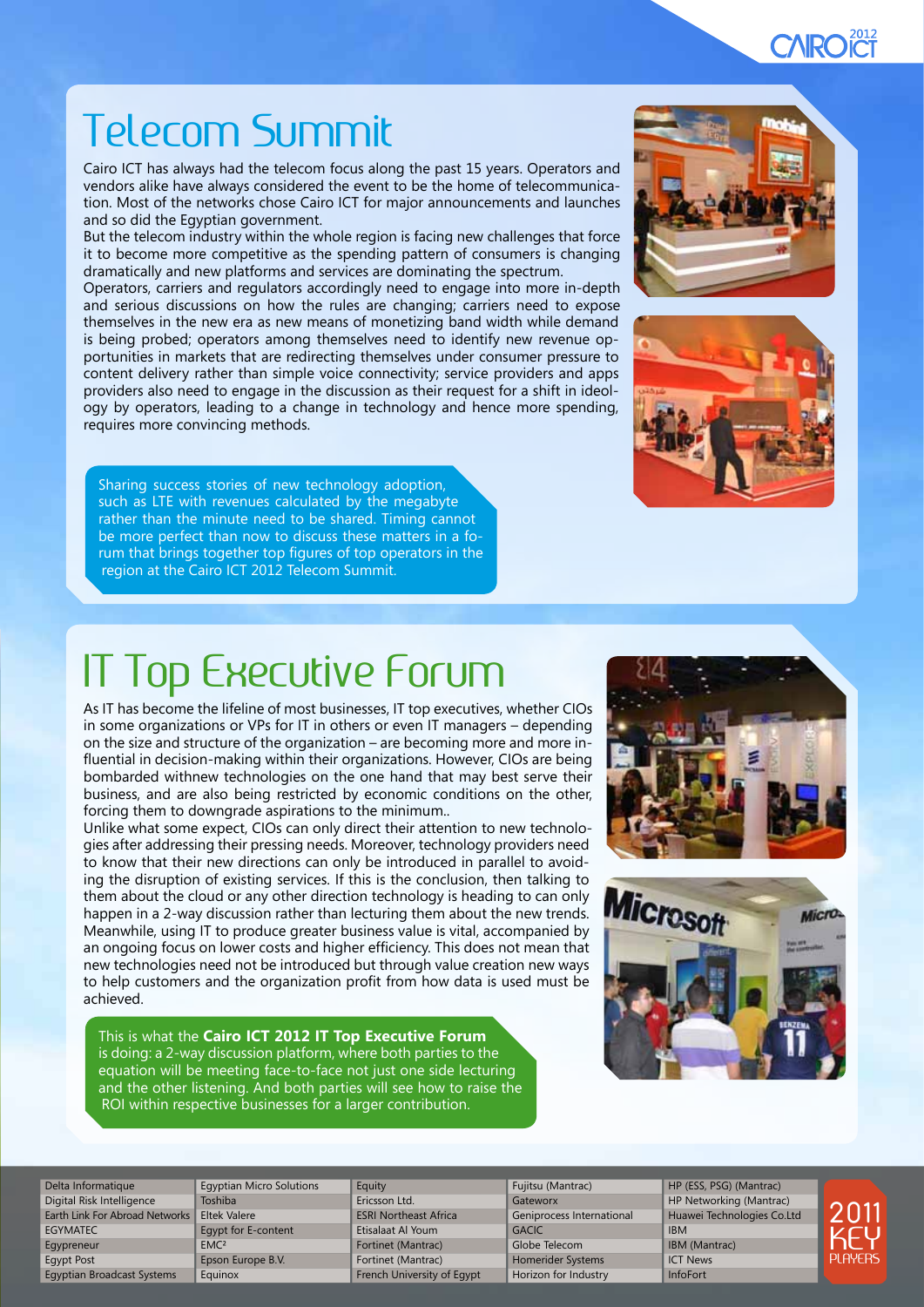## THE SECURITY OBSESSION: Forum on Risk Management

If the whole world is heavily spending on security technology, whether it is IT based or even physical, the Middle East is waking up following many incidents to see that much more needs to be spent in this domain. In the light of recent developments, the Arab World is becoming more aware of this fact.

But this should not be the case: spending must not be based on the obsession of security or the lack of it, but rather on risk management activities with what they entail of responses to the current threats. Businesses of the region need to learn about how to evaluate their stance on risk and the means of confronting it and accordingly seek the proper help and recommendations for improvement.



This 2-day event will bring experts and professionals to discuss how an intelligent strategy can be drawn with risk management at its core. The audience ranges from governments to communities and from businesses to academia, all set to find effective means to manage potential risks and to face them when needed.





## RULE OF THE APPS: The Hand-Held Rich Experience

If we agree that a mobile application is software which runs on a handheld device that can connect to networks, and is based on an operating system that supports standalone software, we must also agree we are not only talking about native apps that can be downloaded from an apps store, but we are also talking mobile web apps that run through a browser. These are designed to run reasonably well via almost any smart mobile web browser.

Mobile applications are now taking us to the direction of only discussing features on smart phones, while most of the nation is still carrying traditional (feature) phones. Within the exhibition hall itself mobile apps presentations will be running

And these are not the only issues when it comes to smart phones. They actually constitute a significantly small percentage of the Arab African mobile phone users and are not to make a major leap until problems related to price, complexity of use, battery life and others are settled. The public will listen, evaluate and give feedback. The time of one-way talk is over, it is springtime and everyone is entitled to an opinion to be expressed at the **Cairo ICT 2012 Mobile Apps Forum.**

from multinationals claiming they have the best platforms, to young entrepreneurs seeking to prove them wrong and showing their own development.







Intel Corporation **IBS** Intertech Vision ME IP Protocol I.N.C IREC IT Synergy ITIDA

**AIS ACML** Al-Motahida Group Alpha Misr Information Systems **Asgatech** Back & Front ITS BDO Esnad

DATANIL Software Delta Software ECCO Outsourcing EConnect Telecom Edu Systems International (ESI) Egylec Egysacom

EgyptSat Telecom **EGYWER Etisal** Eventum IT Solutions Fixed Solutions Fuzzy Cell Good News 4 me

Hi Connect IRWAA IT Land JELECOM Madenty.net MAIN TELECOM Matrix Information Technology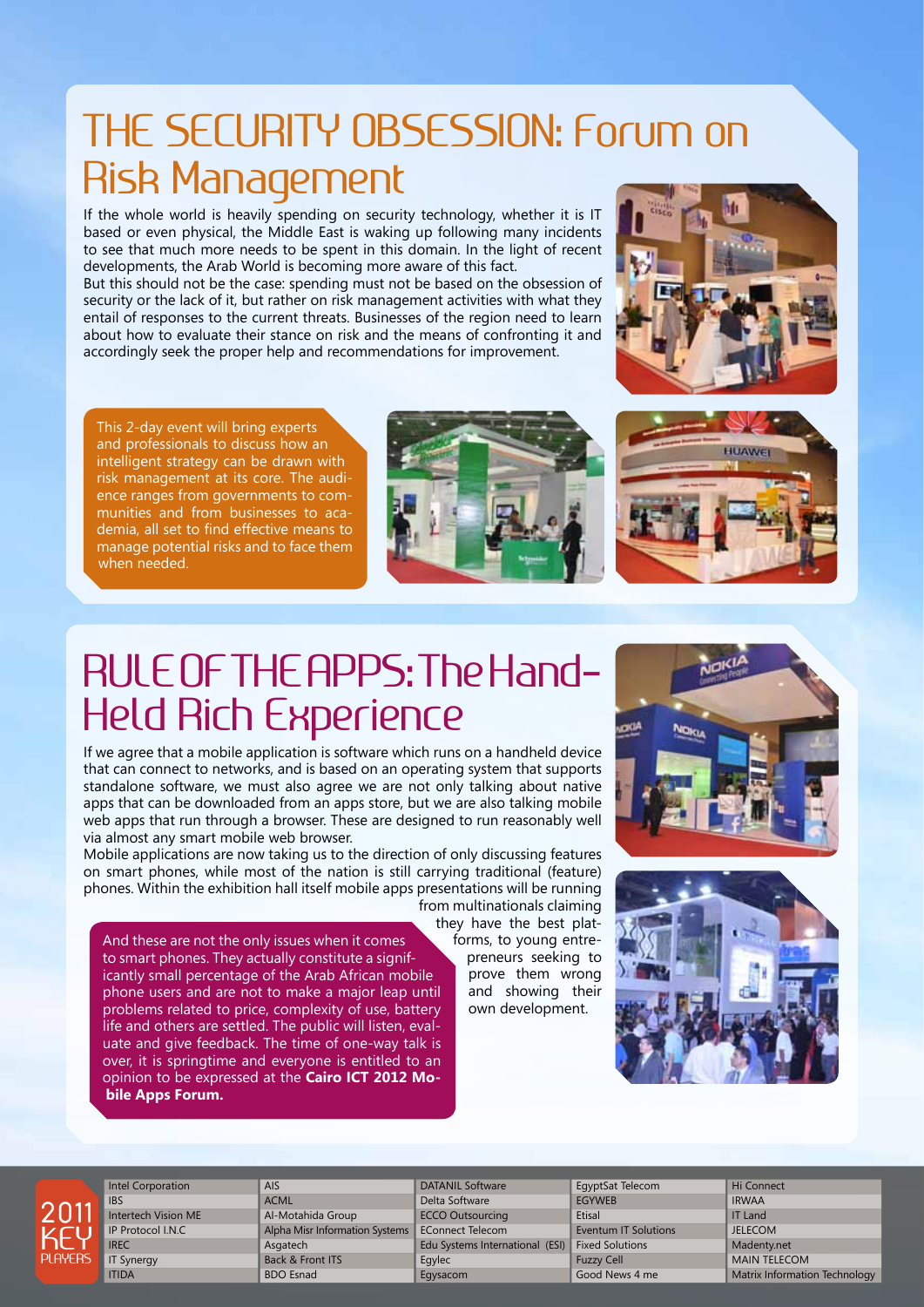



## CAIRO ICT Forum

This is probably the oldest continuing ICT forum in the region and has a track record of success. From discussing industry-related issues to applying ICT in the different sectors, the Cairo ICT Forum has seen a line-up of topnotch speakers and moderators alongside an impressive presence in about 700 sessions along the years.

The 2011 round saw a change of concept when all the forums were brought down to the exhibition ground, adding a new flavor to both the forum and exhibition. Industry leaders networked with professionals and even youth who showed a deep interest in the topics, especially in heated discussions on matters of privacy and online identity.

The heated debates are coming back in 2012 with issues covering the future of the Internet, ICT applications in government services, real estate, banking and others.Tutorials and on-hand training similar to the ones carried out by Nokia in 2011 will continue to rise as a trend of the Arab/African premier event.





**MCDR** 

**Metco** Millensys OFIS Soft Orchida Soft SIMTEC Smart Business Solutions Tagipedia

**Technowireless** Telecom Arabia Telecom Cluster Social Fund for Development Victory Link **Wasalny** Wireless Stars

J R M for Communications Jiangsu Hengxin Kemet Corporation Ketab Technologies Lagardere Active Lenovo (Mantrac) LINKdotNET

Logica Egypt Lorienne SA Mantrac Distribution Matrix Comsec PVT LTD Microsoft **MCS MSAD** 

Misr International Systems (MIS) Misr Trade & Investment Mobile guide Mobillink Nera Networks NetApp

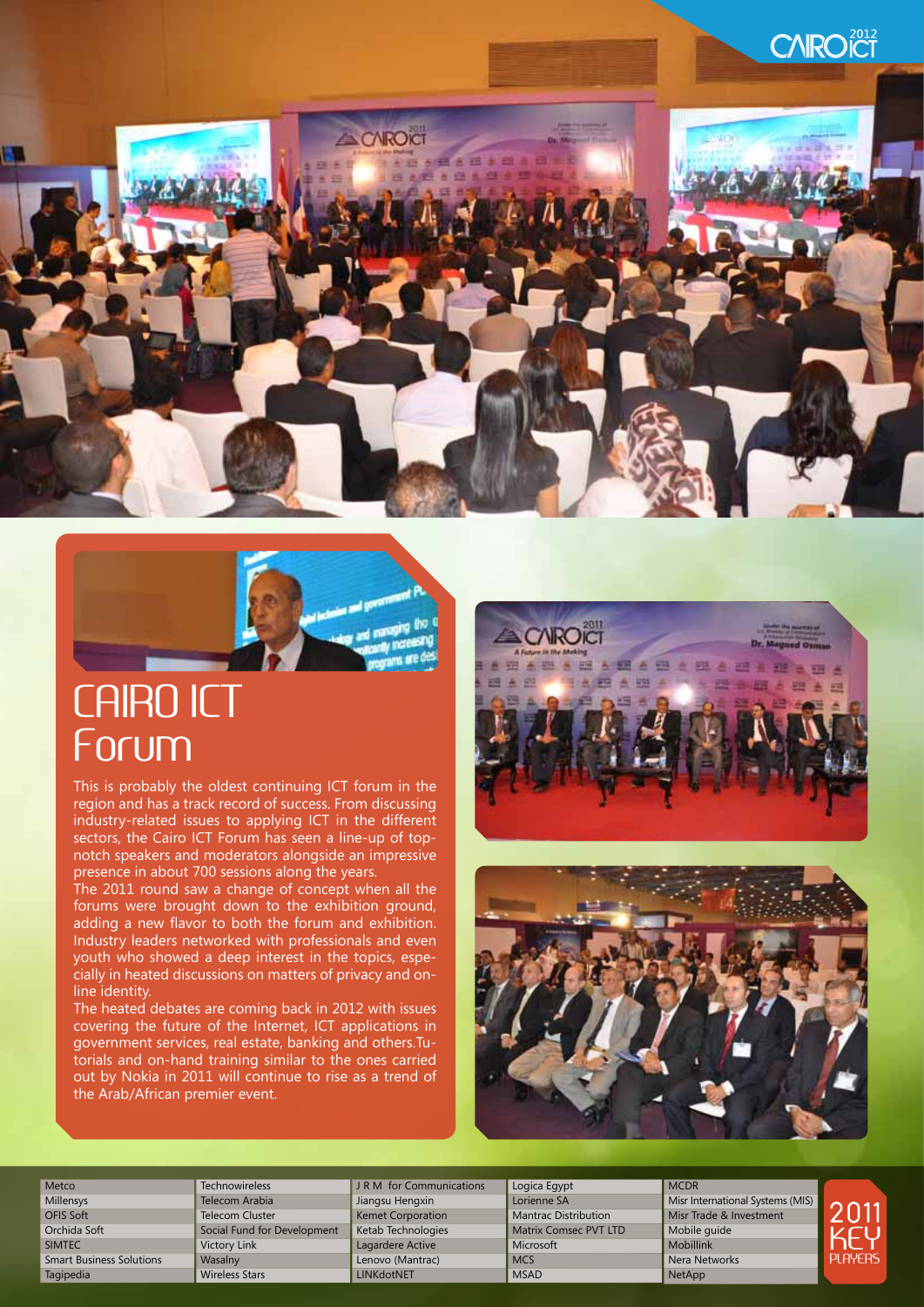# Evaluate

### Chances of Business after Cairo ICT

#### **Regional and International Exhibitors at Cairo ICT 2011:**

The participation of several regional and international companies was stronger than in previous years, to confirm the confidence in the Egyptian industry as Cairo ICT is considered the meeting point of the ICT and related communities in Egypt and the region. Despite the aftermath of the revolution that has affected many sectors and other events Cairo ICT kept the number of exhibitors of 2010 round and also the size of the event.

**Very Good** 65%

Good  $2200$ 

> Fair 12%



### **FRANCE Guest of Honor:**

France was Guest of Honor this round. French Ambassador in Egypt Jean Felix- Paganon headed a delegation to the exhibition. The visit was followed by a meeting attended by businessmen and members of the French Chamber of Commerce in Cairo and governmental officials.





**NTI** Nile IT Nokia Online Modern Solutions (OMS) **OTA** 

**Netway** 

**PACC** Pavli Soft Co., Ltd. QNAP Systems, Inc. Quranmakka Technology Raw Entertainment Redington Gulf

Reichle & De-Massari R&M Sagemcom Schneider Electric **SEE** Shanghai Baud Shenzhen Fibershow

Shenzhen Necero

SICC Siptech Communication Smartec Softex Software House Softline International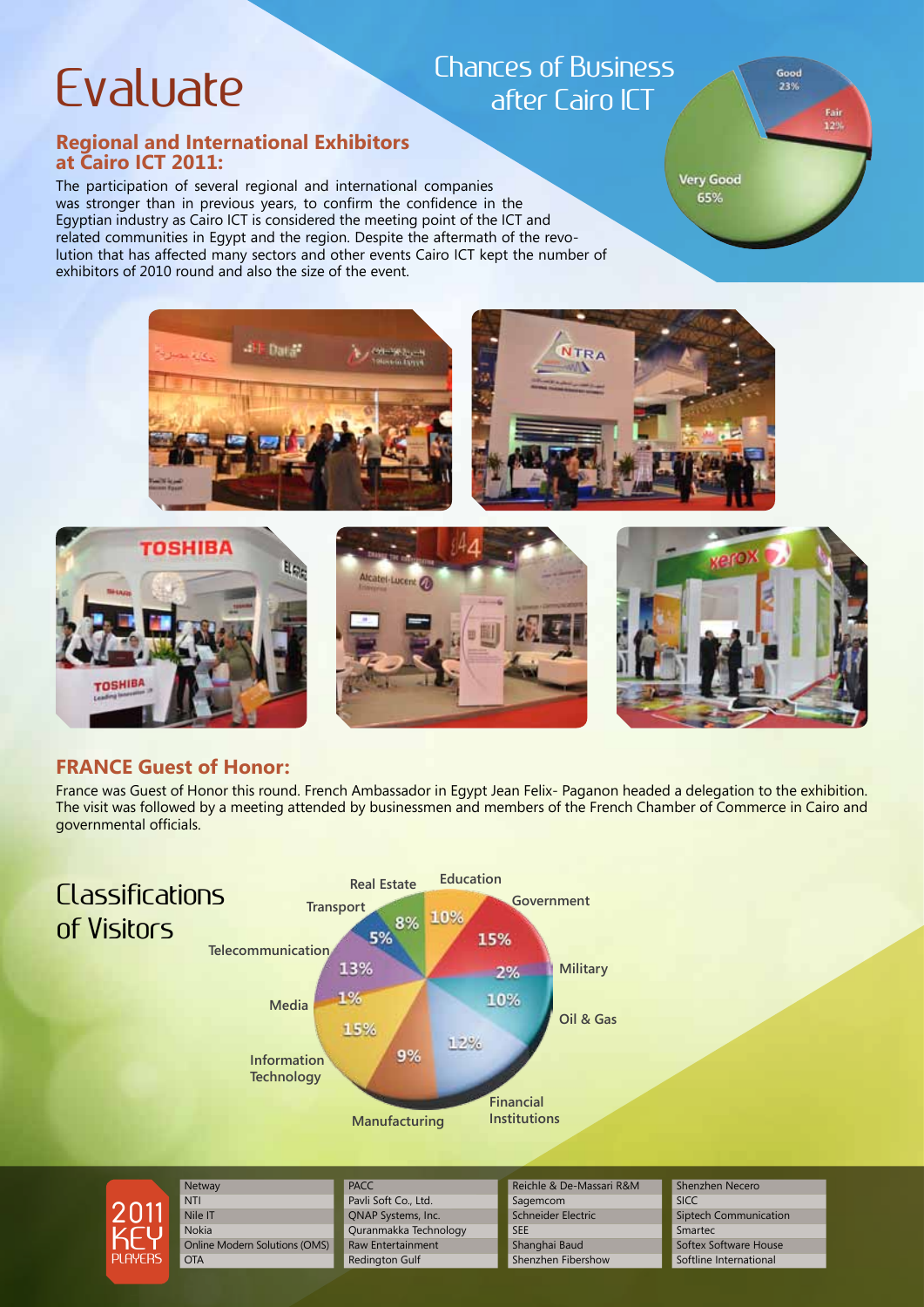



### **Outstanding Support from the Government:**

The exhibition was inaugurated by H.E. the Minister of Communications and Information Technology, Dr. Magued Othman, H.E Charles Kitwanga (MP), Deputy Minister for Communication, Science & Technology, Tanzania and H.E. Jean Felix- Paganon, Ambassador of France (Guest of Honor).

#### **Statistics Prove Success of 2011 Round:**

Exhibitors at Cairo ICT share many of the same objectives found at similar large-scale events around the world. Almost all exhibitors reported that their main purpose during this special round of Cairo ICT was sales & marketing. The majority also utilized the event for public relations, maintaining relationships and creating awareness about their products and services. Exhibitors applauded the professionalism of the Cairo ICT staff and the assistance available for exhibitors. While 95% of exhibitors reported immediately that they would continue participation in Cairo ICT 2012, nearly 70% of those exhibitors said they

were satisfied with their location and planned to remain there in the following year, 30% will enlarge their stand in the future.

#### **Various Agreements Signed at CAIRO ICT 2011**

#### **Cisco**

Cisco announced that it will invest \$10 million to seed a sustainable model of job-creation and economic development in Egypt.



### **Huawei & National Telecom. Institute**

2 memoranda of understanding between Huawei and The National Telecommunications Institute dealing with launching the Egyptian training program, which comes in a Chinese grant at about USD 4 million.



### **TIEC & Nokia**

TIEC and Nokia signed a memorandum in the field of training and skill development for Egyptian youth, as well as embracing their creative projects.



### Large Attendance by Trade Professionals:

Cairo ICT 2011 serves not just as an exhibition space, but also as a way for business leaders to meet and make deals. 82,350 visitors, VIPs, business people, officials, delegates and media personnel attended Cairo ICT 2011 to take advantage of the unique opportunity of access to so many of their colleagues. The ICT industry was of course well presented, but the oil and gas, tourism, manufacturing, education and other industries also took part in the conference.



Sony Vaio Sunsea Telecommunications Systel Telecom TE Data Telebusiness Telecom Egypt

Telecom Misr Company **Teleperformance** Telepower Communication The Blue Zone / FRC Group Mobinil **NTRA** 



Westcon Middle East Western Digital WSI Egypt Xconcepts Solutions

Xerox Egypt Youm7